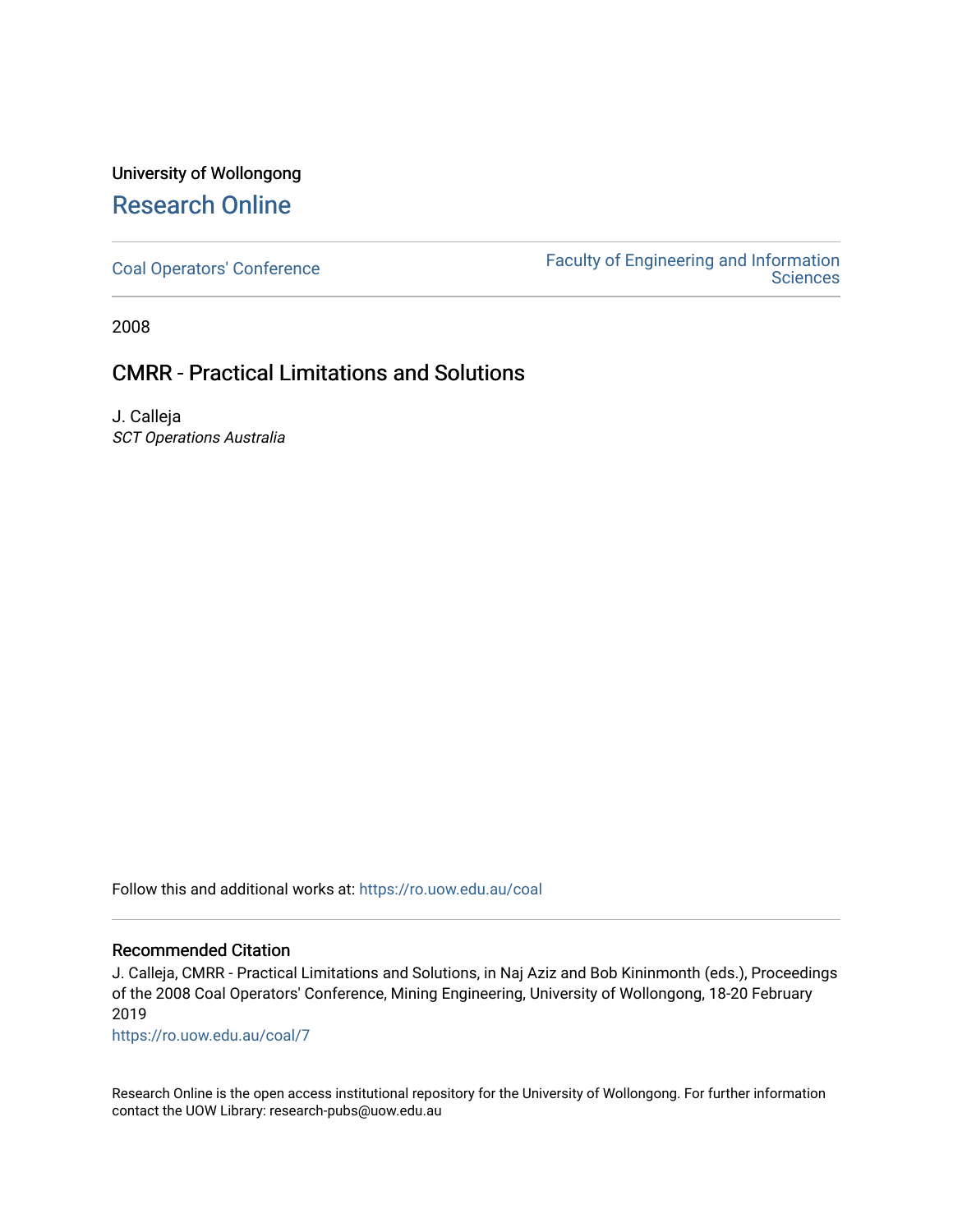# **CMRR – PRACTICAL LIMITATIONS AND SOLUTIONS**

# **Justine Calleja**<sup>1</sup>

*ABSTRACT:* The Coal Mine Roof Rating (CMRR) is a rock mass classification which was developed empirically, from a database of coal mines in the USA. The CMRR weighs some of the geotechnical factors which may effect the competence of mine roof and combines them into a single rating on a scale from 0 to 100.

The Australian underground coal industry has, in recent years, wholeheartedly embraced this system as a method of geotechnical characterisation. CMRR is a very simple system which is quick and easy for any engineer or geologist to learn and implement. It also provides a standard process and methodology and an output which can be compared between mine sites, for geotechnical characterisation and design which neatly fulfils the current requirements of the Occupational Health and Safety Act and the Coal Mine Health and Safety Regulation 2006.

However, the use of CMRR on its own will potentially lead to flawed geotechnical characterisation and design. The pitfalls of rock mass classification systems have long been known to respected geotechnical experts such as Brady and Brown (1985) who caution, "Although the use of this approach is superficially attractive, it has a number of serious shortcomings and must be used only with extreme care. The classification scheme approach does not always fully evaluate important aspects of a problem, so that if blindly applied without any supporting analysis of the mechanics of the problem, it can lead to disastrous results".

The objective of this paper is to explore the risks and practical limitations associated with the use of CMRR, and to consider strategies and guidelines for the use of CMRR in characterisation and design which will minimise the risks.

#### **OVERVIEW**

The CMRR is an extremely valuable geotechnical characterisation tool which can significantly simplify and enhance the identification and communication of different geotechnical regimes; however, the inappropriate or incorrect use of CMRR could potentially lead to severe consequences.

The pitfalls of rock mass classification systems have long been known to respected geotechnical experts:

Bieniawski (1997) stated, "Rock mass classifications on their own should only be used for preliminary, planning purposes and not for final tunnel support".

Hoek and Brown (1980) "recommend classification systems for general use in the preliminary design of underground excavations".

Brady and Brown (1985) caution, "Although the use of this approach is superficially attractive, it has a number of serious shortcomings and must be used only with extreme care. The classification scheme approach does not always fully evaluate important aspects of a problem, so that if blindly applied without any supporting analysis of the mechanics of the problem, it can lead to disastrous results".

Karl Terzhagi commented, "I am more and more amazed about the blind optimism with which the younger generation invades this field, without paying attention to the inevitable uncertainties in the data on which their theoretical reasoning is based and without making serious attempts to evaluate the resulting errors."

A person with limited geotechnical expertise could mistakenly believe that they can easily produce a safe, sound geotechnical roof support, mining method or pillar design by calculating CMRR and using it in conjunction with the readily available design tools (NIOSH and Colwell software and other case histories). The risk of this scenario occurring is exacerbated by both the recent changes in coal mining legislation, which has lead to the reduced involvement of the Inspectorate in reviewing geotechnical designs, and the lack of formal requirements and experience for a person to practice as a geotechnical engineer.

Incorrect or inappropriate CMRR results and designs can be calculated as a result of:

- human error, inexperience, or lack of competency;
- variation in data collection and calculation methodology;
- inaccuracies in the input data;

 $\overline{a}$ 

*<sup>1</sup> Geotechnical Engineer, SCT Operations Pty Ltd*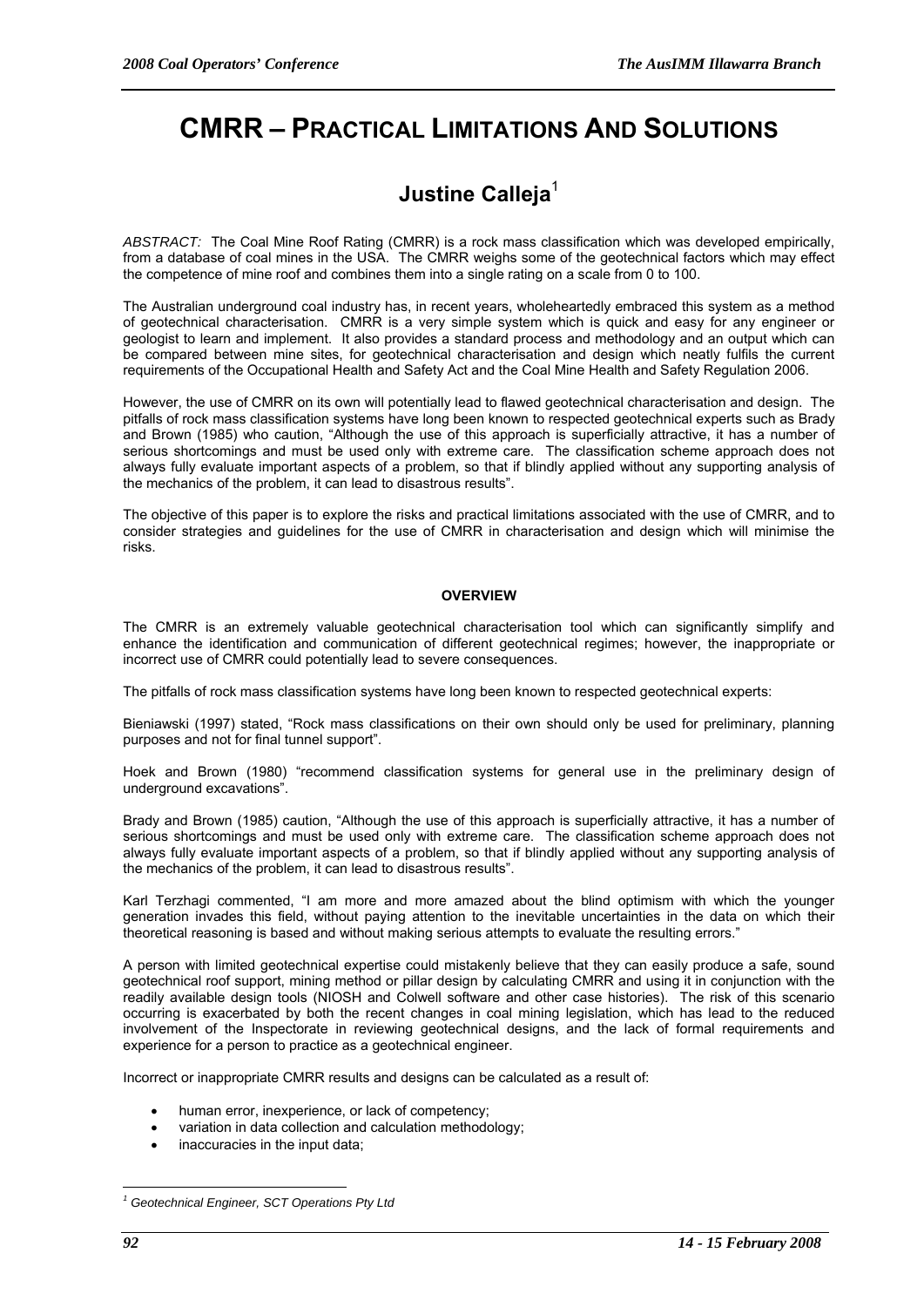- limitations in the calculation process;
- limitation of the specific properties included in CMRR;
- limitation of the cases included in the original database;
- limitation of the empirical approach in not being targeted to identify potential failure mechanisms.

Incorrect CMRR results and designs can be calculated as a result of human error, inexperience or incompetency. The implementation of engineering design quality standards in geotechnical design in underground coal is an important measure to reduce the risk of human error. The risks associated with inexperience and incompetency can be mitigated by the implementation of confirmed competency and experience requirements for geotechnical engineers.

The CMRR result can vary by up to 41 points as a result of variability in methodology and random variation in the point load test data. This extreme variability can be reduced by clarifying the methodology (e.g. fracture logging must be done in the splits, only use diametral point load test data if more than 5 tests results are available for the unit). It can also vary by up to 10 points as a result of different observers. This variation alone can mean the difference between indicating a 4-6 bolt support pattern and the potential for extended cuts. As such the CMRR value needs to be considered to be a rough indication of roof strength. It is not a precise measurement suitable for precise design.

Limitations in the calculation method include inadequate de-rating of low UCS roofs and the lack of inclusion of the frequency of weak unfractured planes in the discontinuity rating.

As a geotechnical characterisation tool, CMRR is limited by some of the properties which are not included in the calculation. It is not suggested that these properties should be included in CMRR, but that they do need to be considered in combination with CMRR to facilitate a comprehensive understanding of conditions:

- faults, dykes, igneous structures;
- vertical and sub vertical structures such as joint sets and cleat which are under represented in vertical core;
- rock stiffness (eg. Young's Modulus);
- triaxial strength (angle of friction):
- pre-existing stress.

It is important to remember that CMRR is a rock mass strength indicator as opposed to a rock mass stability indicator. When using CMRR in determining mine or support design many other factors need to be considered in combination with CMRR to determine design specifications. In addition to the properties above, the CMRR does not take into account:

- mining induced stresses:
- mining geometry such as roadway span or orientation of workings;
- installed support;
- rib or floor conditions.

It is inappropriate to apply empirical systems such as CMRR to situations which lie outside the range of the original dataset. CMRR was developed for the immediate bolted horizon of underground coal mine roofs. As such, it is not likely to give a reasonable rating for shaft walls, or for rib or floor strength. It may not be a good indicator of roof strength for steeply dipping deposits, or for very deep or high stress conditions. Similarly the applicability of the design tools are limited by the databases they were built on. This is clearly illustrated by the differences in design outcomes between the American and Australian design tools for pillars and roof support density.

In many circumstances, CMRR and the associated design tools are not adequately able to indicate the potential for specific failure mechanisms. Roof lithologies which have failure mechanisms largely driven by horizontal discontinuity spacing are likely to have low CMRR results. However the failure mechanisms which are driven by other properties will not necessarily have low CMRR results.

#### **HUMAN ERROR**

The potential impact of human error in leading to an incorrect CMRR and inappropriate design is significant. The problems with human error are not specific to CMRR, and are relevant to all characterisation and design tools. However, the risk of human error leading to an inappropriate design may be higher than with other approaches because the person doing CMRR does not need to have geotechnical experience or expertise. With most of the other methods of characterisation and design if the person doing the work doesn't have experience and expertise they will be forced to obtain the assistance of someone who does. A person with experience and expertise is less likely to make a mistake because they understand the reasons for collecting the data and the end purpose as well as the normal range of input data values. They are also more likely to realise that they have made a mistake when they consider the results and compare them to what would be expected.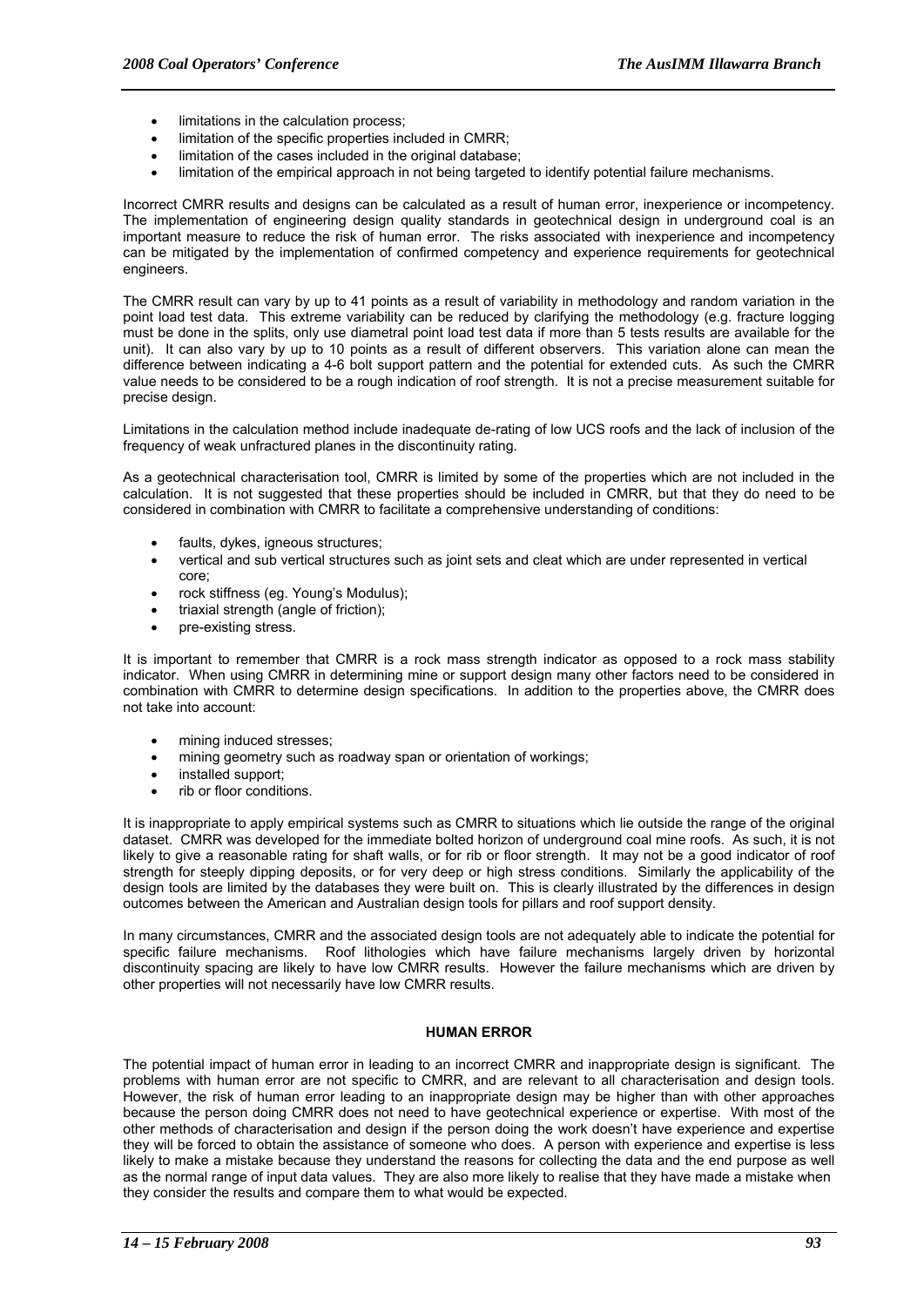The risks of human error can be reduced by the proper implementation of a Quality Standard for engineering design. Specifically, the Australian Standard 3905.12/1999 which is the Quality System Guide to ISO 9001 for architectural and engineering design, describes many of the components and practices which should be second nature to any engineering graduate.

Some of the specific elements of quality design which are essential are:

- Performing alternative calculations (4.4.7 Design Verification) this means doing any calculation which is going to be used for an important purpose, such as roof support design or pillar design twice using a different method to calculate the result. This also means using more than one design approach.
- Comparing the new design with a similar proven design (4.4.7 Design Verification).
- Undertaking tests and demonstrations of the proposed design (4.4.7 Design Verification).
- Having documented procedures to control and verify the design (4.4 Design Control).
- Conducting Internal Audits (4.17 Internal Quality Audits) carried out by personnel independent of those having direct responsibility for the activity being conducted. It is really important that any design calculations and design process be checked by someone other than the designer to ensure that the designer understands and follows the design procedure correctly. This applies to a wide range of essential skills and competencies, not just design, but also, for example, geotechnical mapping, installation of geotechnical equipment and monitoring and analysis.
- Confirmed competency (4.18 Training) training is required so that personnel are appropriately qualified and competent to perform the work. This can be demonstrated by formal training followed by the successful performance of work under supervision.

#### **METHODOLOGY**

The methods available for determining UCS (unconfined compressive strength) of core include laboratory testing, calculating inferred UCS from point load testing and calculating inferred UCS from the sonic log. Colwell (2003) states that "in practical terms it has been found (for Australian Collieries) that the UCS can be better quantified from the associated laboratory testing and/or correlated sonic logging" than from axial point load testing. This is consistent with the author's experience. The UCS rating typically makes up around 30% of the CMRR result and variation associated with errors resulting from the use of axial PLT inferred UCS can lead to a difference in the order of 6 CMRR points (e.g. an axial PLT UCS was 7 MPa = UCS rating of 7 vs. a Lab test UCS of 35 MPa = UCS rating of 13, see Figure 7 for another example).

The discontinuity rating is the most heavily weighted factor in the CMRR calculation and can make up around 70% of the final result. Colwell (2003) states that the core should be logged in the "splits" for RQD and Fracture Spacing. Mark and Molinda do not specify when the core should be logged. Depending on the timing of core logging the fracture spacing and RQD can be significantly different. The Figure 1 core photo below shows core which had the fractures marked up in the splits. The fractures which have occurred since are visible in the photo and not marked. It is evident that the fracture spacing in the splits was around 180 mm, but that the fracture spacing at the time of the photo, when the core had been put in the tray, was around 69 mm. This would lead to a difference of 5 CMRR points. In Figure 2 core photo it is apparent that the fracture spacing has reduced from 1000 mm to 140 mm which equates to a difference of 11 CMRR points.



**Figure 1 - Core photograph** 



#### **Figure 2 - Core photograph**

The second major issue is that if fractures are logged in the core trays, rather than in the splits then the CMRR results are likely to be lower than the CMRR results Mark Colwell obtained and used in his database during the development of ALTS and as such a modification factor would need to be applied to be able to use ALTS. Similarly, if the data which Mark and Molinda used to calibrate their core rating and underground exposure rating was based on fractures logged in the core trays rather than in the splits, then a modification factor would be required to be able to use the NIOSH databases and to compare the Australian data with the US CMRR data.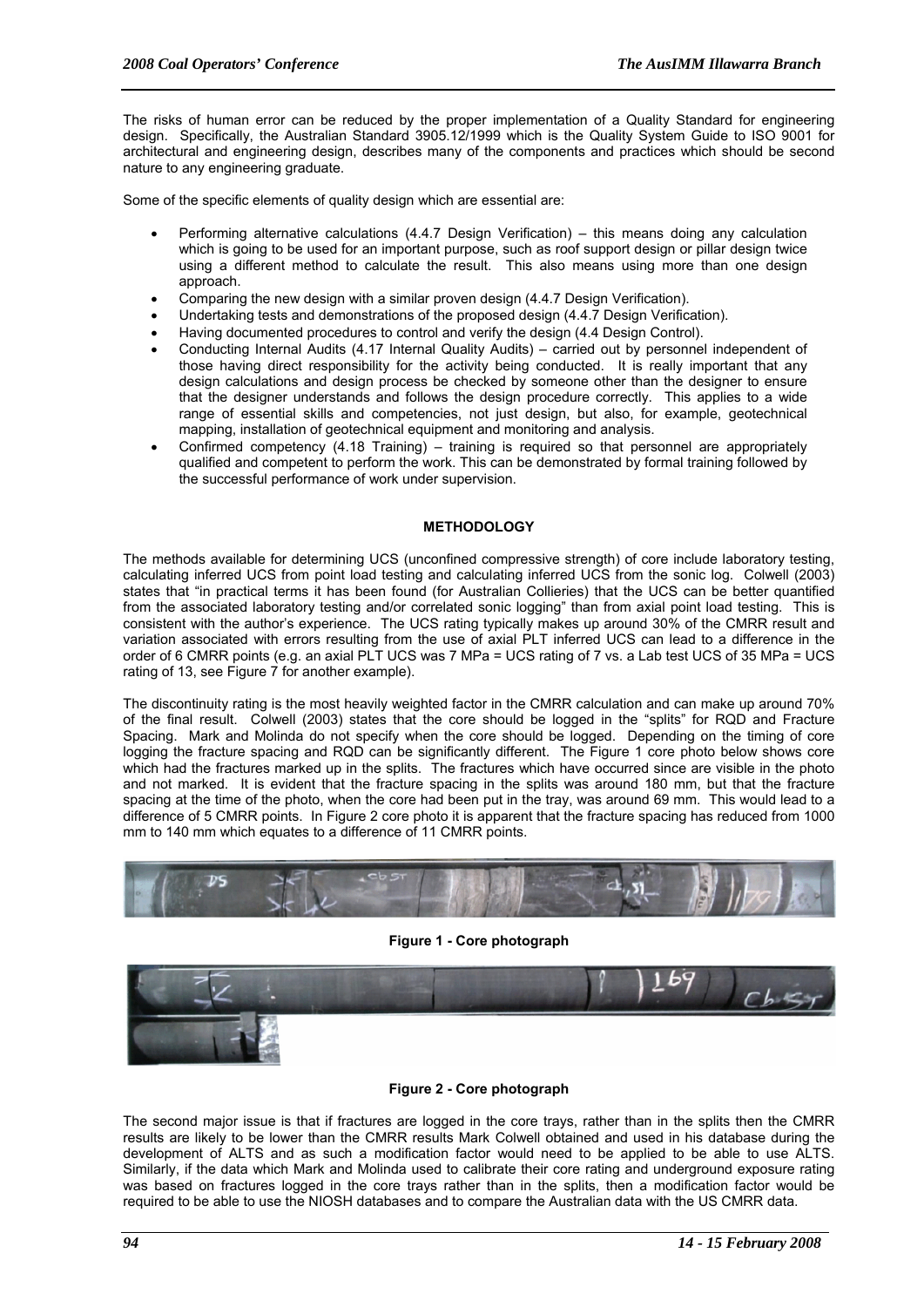The recommended method for calculating CMRR is to identify distinct geotechnical units and calculate unit ratings for each one. Then the bolt length to be used is entered and the ratings of the units which lie within the bolted horizon are combined and averaged (weighted by thickness). The adjustment factors are then applied for weak contacts, ground water, strong beds and weak overlying strata.

The height of the top unit which is included in the calculation is not required to match the CMRR horizon. As such the top unit may be 1 m thick, but only have the lower 20 cm included in the calculation. The problem with this is that the lower 20 cm of that unit may have slightly different UCS, fracture spacing, RQD, Diametral strength and moisture sensitivity to the full unit.

The definition of a CMRR unit is that it has consistent geotechnical properties, however common sense has to be applied to avoid creating an excessive number of thin units, so it is likely to occur in practice that sections of a unit, if considered separately may vary by as many as 10 CMRR points. The difference between the section of top unit included in the CMRR and the full unit becomes quite important if sensitivity analyses are being done on various bolt lengths. The current method of calculating CMRR (using NIOSH software) makes it difficult to ensure that the height of the top unit is the same as the bolted horizon, unless the bolt length is well established at the site.

Rapid Rating (Calleja, 2006) is a system which allows the unit ratings and CMRR to be easily calculated for any horizon. This involves creating the following tables of data for the full section of core to be considered (6-8m) with values allocated for every possible depth value:

- fracture log data;
- UCS data table (based on sonic inferred UCS and/or Lab tests and/or Axial PLT inferred UCS);
- moisture sensitivity table;
- lithology table;
- diametral PLT data table.

The unit heights and bolted horizon are selected and the values for each of the unit rating inputs can be calculated by averaging the data in each of the tables between the selected unit heights, with the height of the last unit automatically set to be the height of the bolted horizon. Rapid Rating is a program which uses this methodology, but anyone can do it whether they use Rapid Rating, write their own code, or calculate it manually. The additional benefit of using this method, is that it is very easy to go back at a later date and recalculate for other horizons without having to re-log the core.

#### **RANDOM VARIABILITY OF INPUT DATA**

The discontinuity rating is the most heavily weighted factor in the CMRR calculation and can make up around 70% of the final result. Mark and Molinda (2005) state that the discontinuity rating is the lower of the Diametral PLT Rating or the Discontinuity Spacing Rating (determined from Fracture Spacing and RQD). The NIOSH software includes a table for up to 48 diametral point load test results which can be averaged for any unit. Colwell recommends doing as many diametral PLT tests as you can, whilst maintaining the core length to diameter ratio of more than 1 for each specimen. Unfortunately in practice it is often difficult to get more than 1 or 2 diametral point load tests on a particular unit. This becomes a problem because point load test results (diametral and axial) tend to be highly variable.

In the Figure 3 each value on the x axis represents a Unit number. Each unit represents a different ply within the coal seam. All of the units are coal (some more stoney than others) except for unit 3 which is a claystone. The graph shows all of the Is50 results for 32 holes at a mine site. There are some holes which have 2 or 3 tests on the same ply and the variability for these samples is similar to the overall variability when looking at all of the holes. Specifically, it is evident that the diametral data is almost a uniform distribution (i.e. there is an equal probability of obtaining any value between the minimum and maximum values), rather than a normal distribution where there is a higher probability that any single test value will be closer to the mean than to the minimum and maximum values. At this site, where most CMRR units which are usually individual plies and only have 1 or at best 2 or 3 diametral tests, the discontinuity rating associated with that unit could either be 25 or 41 or anywhere in between despite the fact that the physical properties of that unit are fairly consistent. The graph shows that the variation in Diametral Is50 is effectively random and if you use Is50 in the discontinuity rating and don't have the luxury of using the mean from a large number of tests e.g. 20 tests, the CMRR result could be randomly variable over a range of 16 points. Alternatively, if based on this data, you use an average Is50 for each ply for all holes then you will end up distinguishing CMRR by the holes which have very low RQD or Fracture Spacing and distinguishing them by variability in UCS. You would be capping the maximum possible CMRR value by the average diametral rating for that ply, which is probably not appropriate in reality, because some holes may have plies with higher average Is50 results (if it were possible to obtain 20 tests from that ply). It is generally not possible to obtain enough test data to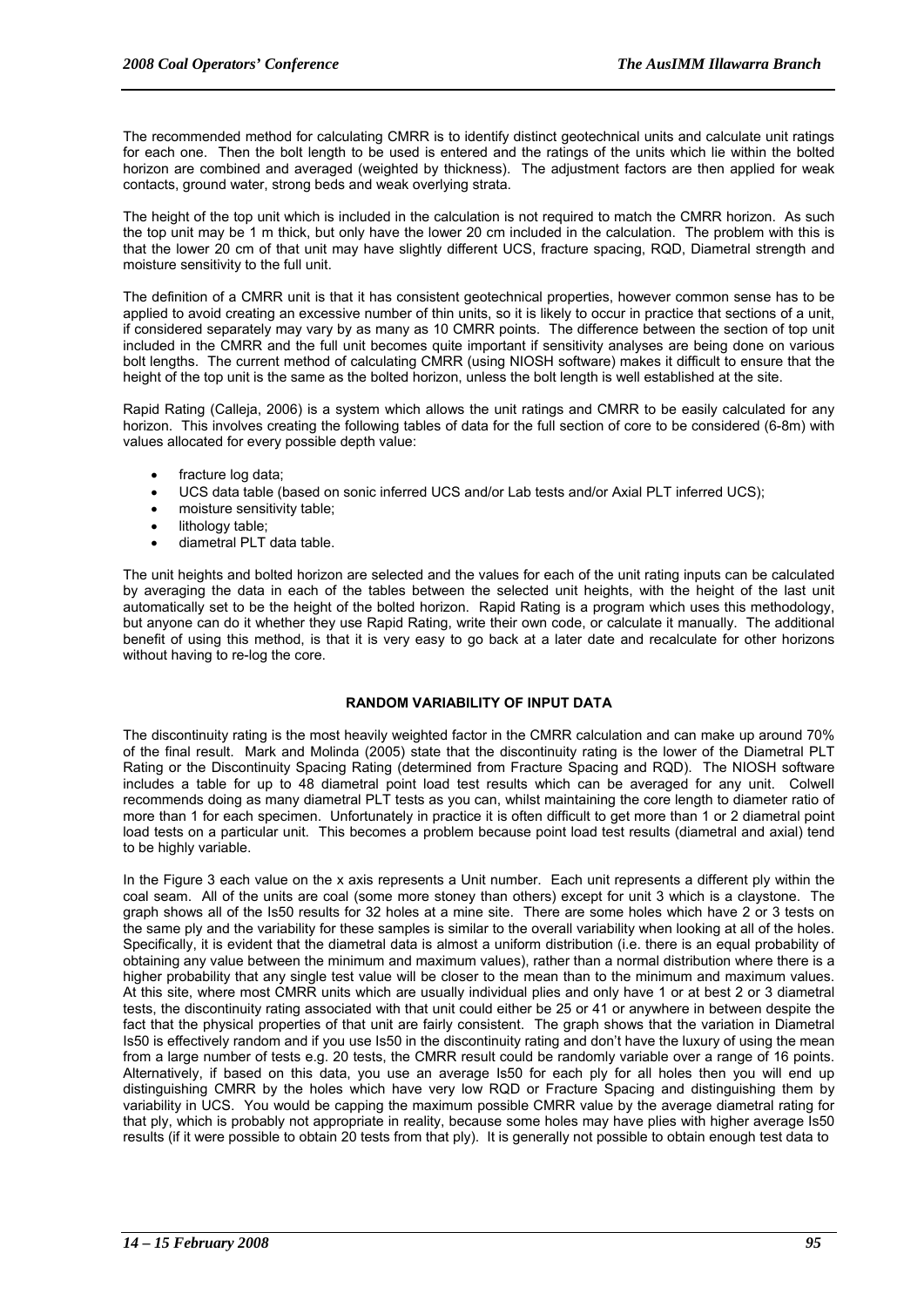be able to get a reasonable average for an individual ply in a single hole, and as such it may be concluded that it is inappropriate to use diametral Is50 results in the CMRR calculation at this site.



**Figure 3 - Diametral pointload test Is50 by unit** 

The Figure 4 photographs below show diametral results from a different site, where the immediate roof unit is vertically extensive and has consistent properties. A large number of diametral tests were done on this unit and supported the evidence shown in the previous example. Figure 5 shows the Is50 results for this drill hole versus depth of the test. The tests in the graph start at the top of the seam, and are all in stone. The graph shows a general trend of increasing Is50 strength associated with increasing distance above the seam, however at any one point there is a large variation in diametral strengths in the order of 0.5-0.8 MPa, and in two locations the variability is 1.5-2 MPa. For this particular rock type the variability in the rating is typically around 10 CMRR points and as high as 35 CMRR points. This is an example where the rock has had almost the maximum possible number of diametral tests done. It could be argued that in this case a reasonable average for any location could be obtained, although there would have to be some concern about which diametral strength value would be appropriate to use for the locations where the PLT ratings ranged between 25 and 60. It is not very common for so much closely spaced diametral data to be available. At other sites it would be likely that only a quarter of the number of tests would be available which would mean that individual test values would have to be used rather than averages, and this will lead to high variability in the diametral ratings, and as a result in the CMRR ratings which may not be truly reflective of the properties of the units.

#### **CALCULATION PROCESS**

There are problems inherent in the method of calculation of the Discontinuity Rating. Fracture spacing and RQD are purely a measure of the frequency of discontinuities with less strength than the load applied in the drilling process (which is variable). On the other hand Diametral Point Load testing is purely a measure of the strength of a discontinuity and does not include any spacing/frequency component. As a result, when diametral point load testing is used to calculate the discontinuity rating, the same CMRR value could be obtained for strata with weak bedding planes at 300 mm spacing as strata with weak bedding planes at 50mm spacing.

The presence of weak but unfractured planes in the core is only taken into account by the unit contacts adjustment (unless diametral point load testing is used to calculate discontinuity spacing). The unit contacts adjustment is calculated by determining the number of contacts between CMRR units which are weak. The discontinuity rating can vary from 20 to 60 for a CMRR unit, however the maximum deduction for weak but unfractured planes (from the unit contacts adjustment) is 5.

The UCS of the rock is the second most important factor in CMRR with its rating ranging from 5 to 30 (compared with 20 to 60 for the discontinuity rating) (Figure 6). The author's experience with the CMRR results from the proportional weightings of UCS and discontinuities seems to give a reasonable result in most circumstances. However, at the lower end of the UCS scale the decrease in UCS rating is linearly proportional to the decrease in UCS from 34.48 MPa down to 0 MPa. Specifically, the difference in UCS rating (and CMRR value) between a 20 MPa and a 5 MPa core is 3. This would not even represent a different CMRR classification. Whilst 5 MPa core is not very common, it is essential to highlight areas where very weak rock occurs (whether it is fractured or not) because substantially different management approaches are required to accommodate the different risks which exist for 5 MPa rock as opposed to 20 MPa rock.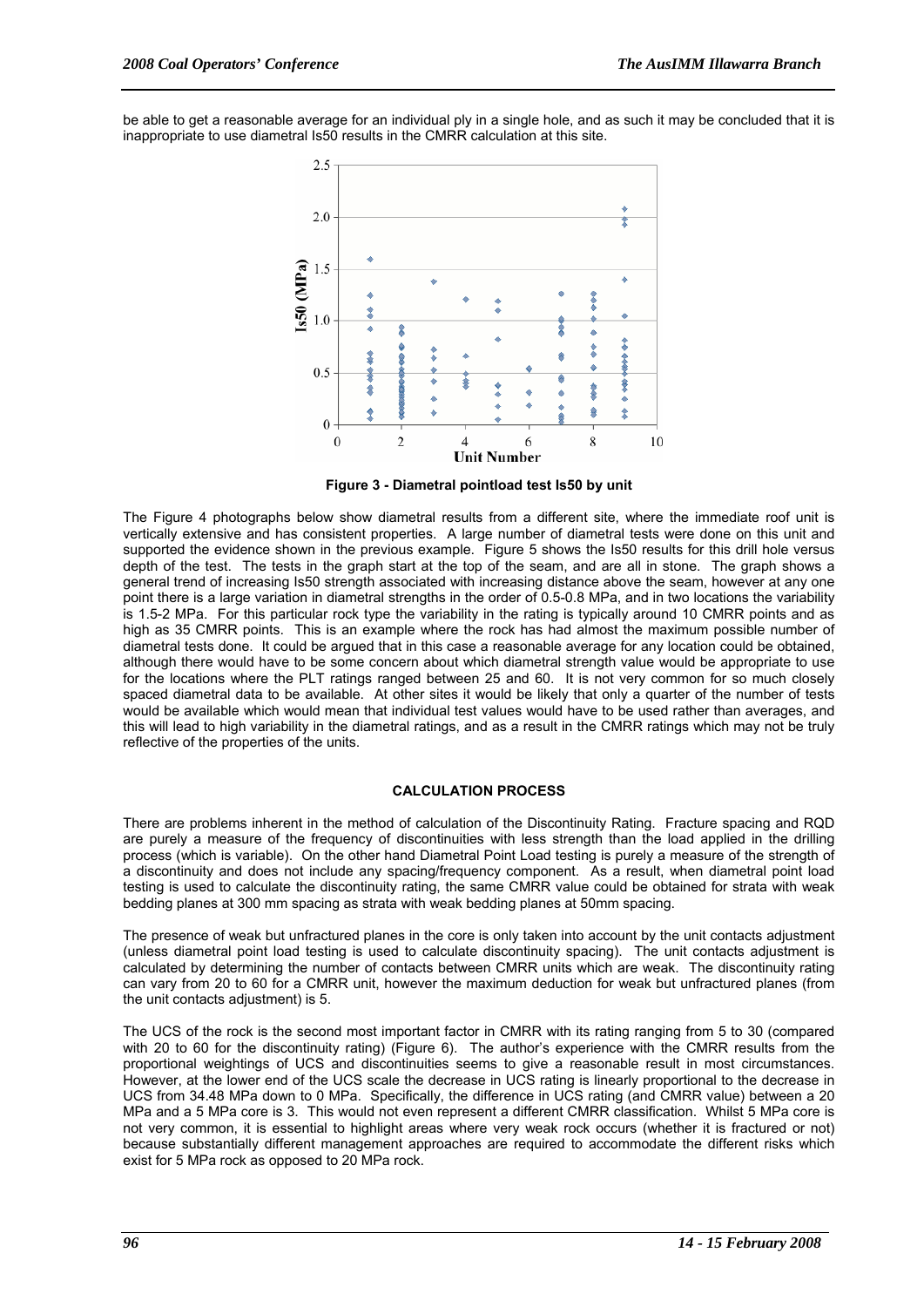

**Figure 4 - Core photographs showing diametral PLT Is50 values** 

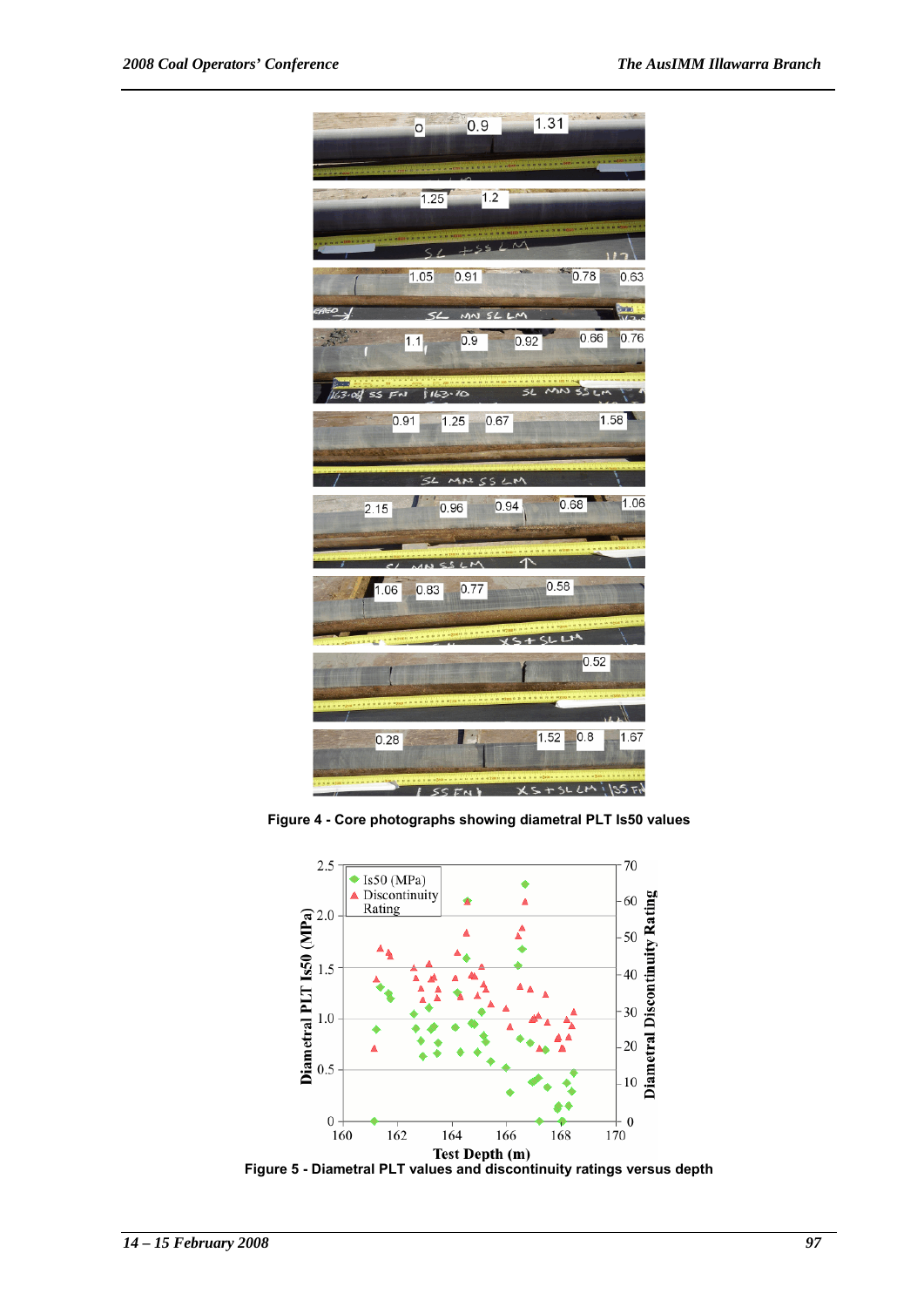

**Figure 6 - UCS strength ratings** 

It can be argued that low UCS rock would end up with a low CMRR as a result of low diametral strength. However this assumption is not 100 % reliable, as shown in Figure 7. The laboratory tested UCS was 6 MPa, and this value is consistent with the lab test UCS results from this unit in other holes at the mine site. The photograph shows the Diametral Is50 and axial PLT inferred UCS results for this unit. For some sections of the core the axial PLT UCS results of 9 MPa and 5 MPa were appropriate, but other sections gave highly inaccurate UCS results of 25MPa. Similarly, some sections of the core gave appropriate diametral results of 0.05 and 0.14 but other sections gave results of 0.63 and 0.72. It is interesting to note that the low diametral results occurred with the high UCS results and vice versa, which indicates that the variability in results is not attributable to general variability in the core properties, but rather due to variability in small scale properties of the test specimens. A reasonable CMRR for this unit would be around 30 - 40. If this unit was less vertically extensive and only one set of PLT data was available, e.g. the first or last set then the CMRR obtained purely from point load testing would be 40 - 44 without groundwater. If the more appropriate diametral results of 0.05 and 0.14 were used the CMRR would be 28 without groundwater. This example illustrates that there are significant problems associated with:

- the use of axial PLT data for determining UCS;
- the use of diametral PLT data for determining bedding plane strength;
- the reliance on diametral strength to de-rate low UCS units (the UCS rating should do this not the diametral rating).



**Figure 7 - Core photograph showing Axial PLT, inferred UCS and Diametral PLT Is50 values** 

#### **LIMITATION OF ROCK PROPERTIES INCLUDED**

CMRR is inadequate to be used on its own for the purposes of geotechnical characterisation because of the rock properties which can be very important to rock mass strength and are not included in core calculated CMRR:

- faults, dykes, igneous structures;
- vertical and sub vertical structures such as joint sets and cleat which are under represented, or over represented in vertical core;
- rock stiffness (e.g. Young's Modulus);
- triaxial strength (angle of friction).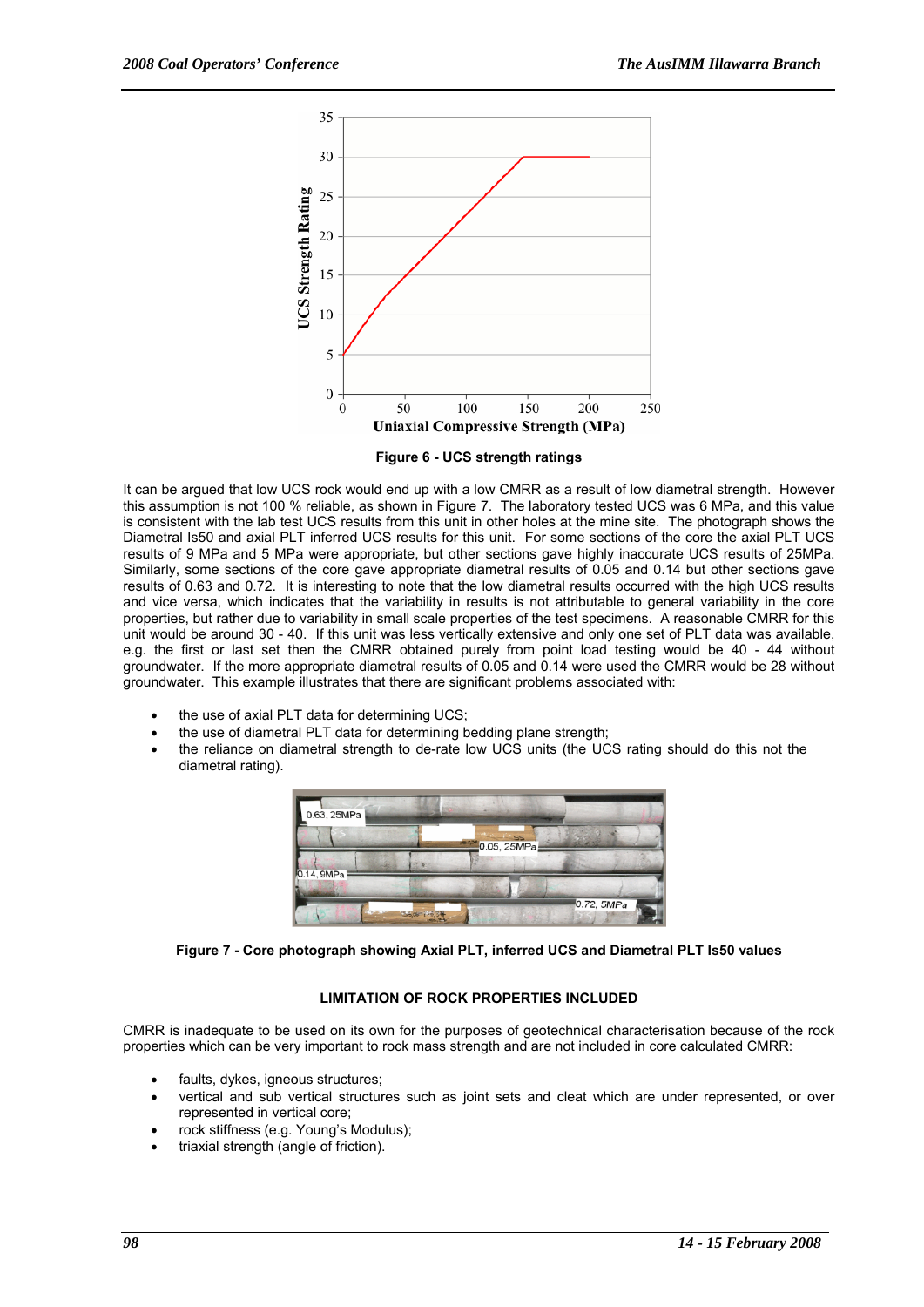It is possible to calculate CMRR in the vicinity of geological anomalies such as faults, dykes and igneous structures, however CMRR will not take into account potential geometric structural failure mechanisms, or the impact of such structures on the overall mine opening stability (the combined impact of the structure on roof, ribs and floor), or the impact of such structures on *in situ* and mining induced stress changes. It may be impossible to obtain a "representative" CMRR value in the vicinity of a geological anomaly because of large variations in the geotechnical conditions around the anomaly. In addition, CMRR is an empirical system, and any specific geological anomaly is not likely to be represented within the original dataset. As such, any conclusions which can be drawn about CMRR results based on the original database could not be applied to CMRR values for a specific geological anomaly.

Vertical fractures are typically not the cause of difficult conditions in underground coal mines due to gravitational interlocking or confinement provided by horizontal stress. When vertical fractures occur they are generally under represented in vertical core. However when vertical fractures are closely spaced (e.g. cleat in a coal roof) there may often be large sections of the coal core which is effected by a single vertical fracture and whilst a single vertical fracture will not lead to a very low fracture spacing on its own, it will often lead to many more bedding plane fractures than would otherwise occur, and thus lead to excessively low fracture spacing and an excessively low CMRR.

Sub vertical fractures are similarly under-represented in vertical core. Sub vertical fractures can lead to difficult conditions in underground coal mines, especially if there is more than one joint set. CMRR does not adequately indicate circumstances where stress or gravitational induced block failure can occur, and so where there is a potential for block failure to occur, analytical analysis is necessary to identify the potential failure mechanisms and determine appropriate management strategies.

Rock stiffness (e.g. Young's Modulus) is not included in the CMRR calculation. Rock stiffness is a measure of the amount of deformation (strain) which will occur under a certain amount of stress (load per unit area). If a roof has rocks which have different stiffnesses, then under uniform strain (a generally accepted condition for underground coal mine strata), the rocks with higher stiffness will be under higher stress and the rocks with lower stiffness will be under less stress.

A common assumption is that Young's Modulus is usually linearly related to UCS. The implication is that as UCS increases, so does Young's Modulus and the ratio of UCS to Young's Modulus remains fairly consistent. This means that although the rocks with higher stiffness would carry higher stress, they would also have higher strength and so would be equally as stable as the lower stiffness, lower stress, lower strength rocks. Therefore the variation in rock stiffness is sufficiently considered by analysing UCS. This is a reasonable argument, but only in situations where all of the strata has a consistent UCS to Young's Modulus ratio. Unfortunately, in reality there are many situations where this assumption is not true, and identifying those circumstances is essential to characterising strata behaviour and understanding the potential failure mechanisms.

For example, at one site the rock testing database of 205 samples (Figure 8) shows a range in the Young's Modulus to UCS ratio (x 0.001) between 0.06 and 1.16. Coal measure rocks typically have E/UCS ratios (x 0.001) between 0.2 and 0.3. However the samples in the dataset below demonstrated that some particular units had significantly different ratios. The weak sandstone unit shown in the previous photograph is one example with ratios between 0.4 and 0.7. Sixty three coal samples had ratios between 0.07 and 0.34 with an average of 0.14. The coal sample ratios were markedly lower than the non coal samples which had an average of 0.31.

The lower E/UCS ratio of coal samples has major practical significance. It may provide an explanation for why coal roofs are much more stable than one would expect after considering the typically highly fractured nature of coal and its generally low UCS (and resulting low CMRR values).

It is also very important to identify any units with much higher E/UCS ratios than the surrounding units as these may be the precipitators of progressive stress based roof failure. Units with high E/UCS ratios may be much less competent than their UCS alone would indicate because of the higher levels of stress which they carry. In Australia, where core drilling is standard practice, the collection and laboratory testing of core samples is a small proportion of the exploration cost. There is no reason why UCS cannot be determined from laboratory testing, and the determination of Young's Modulus is available as a standard component of a UCS test.

Uniaxial Compressive Strength (UCS) is the strength of a sample of rock when it is loaded uniaxially (only in one direction). It is a rough indicator of the strength properties of rock. Triaxial strength provides a more complete picture of the behaviour of rock *in situ,* as the strength of the rock in one direction is determined for varying conditions of confinement in the directions perpendicular to the primary loading direction. In virtually all circumstances the strength of a rock sample (intact or fractured) will increase associated with increasing confinement, and the rate of increase is consistent, whether the specimen is intact or already fractured. The ratio of increase in strength to increase in confinement is described by the friction angle. Some rocks have very low friction angles and gain very little strength when they are confined. In contrast other rocks have very high friction angles, and may for example have a low UCS but then high strength when under 4 MPa or 8 MPa of confining pressure (e.g. horizontal stress).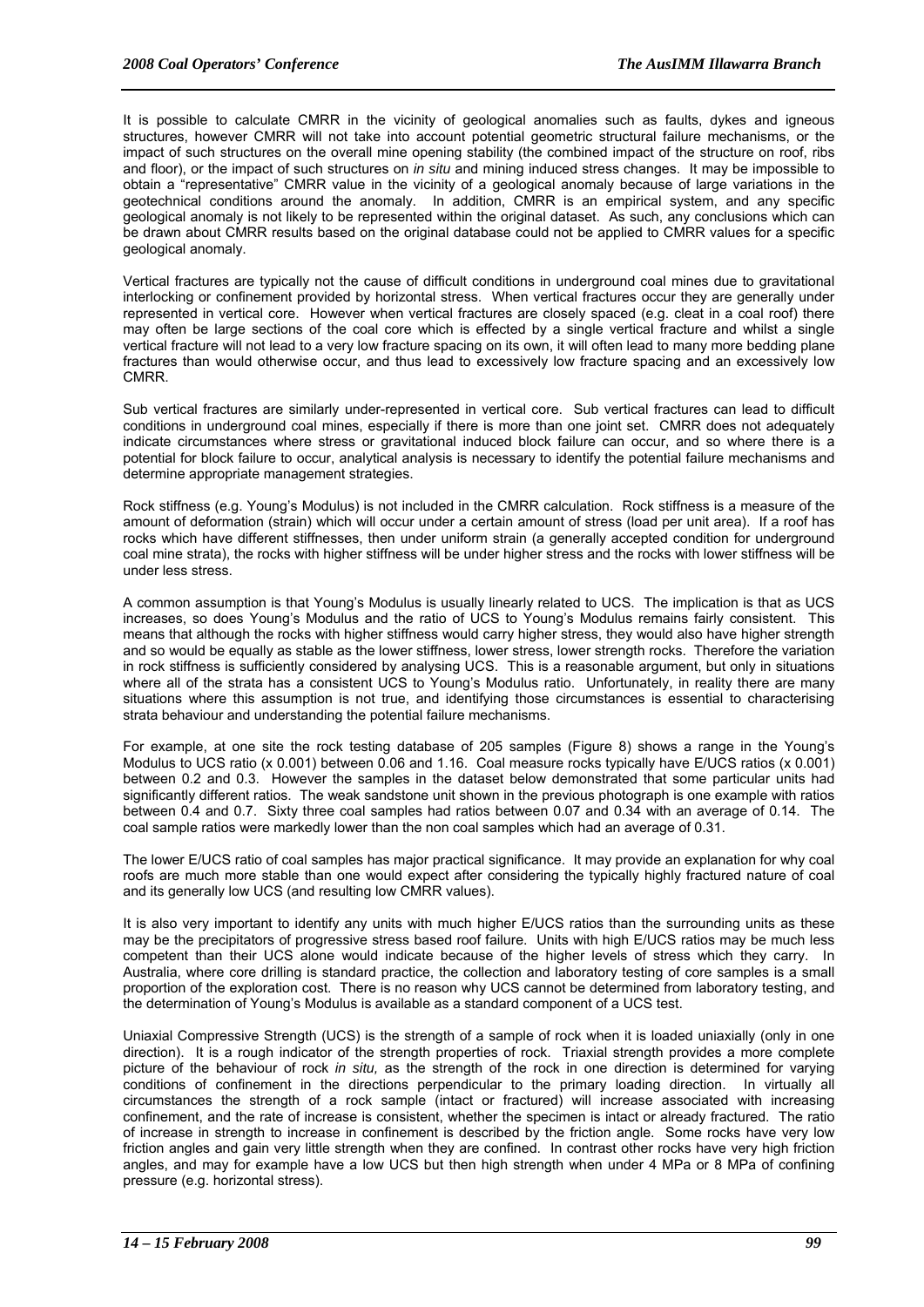

**Figure 8 - E/UCS ratio for all samples.** 

For example, a claystone in the immediate roof with a UCS of 45 MPa and a friction angle of 44 degrees would have a strength of 100 MPa at 10 MPa horizontal stress. This unit would actually be stronger than a 59MPa UCS siltstone with a friction angle of 31 degrees which would have a strength of 90 MPa at 10 MPa horizontal stress. It is interesting to note that many of the coal samples in the previous graph which often had low E/UCS ratios also had high friction angles which may also contribute to the higher competency of coal roof.

Triaxial strength testing is more expensive than UCS testing, and for this reason it is not the standard test performed on all core samples, however it is possible to pick a smaller proportion of representative samples out of a testing program and conduct triaxial testing without substantially impacting on the economics of the exploration program.

#### **LIMITATIONS OF OTHER PROPERTIES INCLUDED**

It is important to remember that CMRR is a Rock Mass Strength indicator as opposed to a Rock Mass Stability indicator. When using CMRR in determining mine or support design many other factors need to be considered in combination with CMRR to determine design specifications. The CMRR does not take into account:

- pre-existing or mining induced stresses (e.g. resulting from depth of cover, horizontal stress, longwall abutment and stress concentration, stress direction, faults);
- mining geometry such as roadway span or orientation of workings;
- installed support;
- rib or floor conditions.

The PSUP vs. CMRR graph (Figure 9) shows that for any CMRR value, the associated PSUP values can virtually range across the full spectrum for each country. This is due to the impact of all of the other factors, listed above, which combine with CMRR to lead to overall roof stability.

#### **LIMITATION OF CASES IN THE DATASET**

CMRR is an empirical system. This means that it has been developed based on a specific set of data (in this case a large number of underground coal mines in the USA). As with all empirical systems, it is generally useful and valid whilst used within the boundaries of the data from which it was developed, but it cannot be assumed to be applicable outside that dataset. For example, the dataset was developed based on mine roadways and would not be directly applicable to a drift which is oriented at an angle to bedding and would potentially have additional wedge failure risks. Following the same logic it may not be a good indicator of shaft wall properties. It is not necessarily a good indicator of floor conditions as poor floor conditions may be more influenced by slake durability and UCS rather than fracture spacing which is most heavily weighted in CMRR. As described previously, if the original core CMRR data was based on fracture logging in core trays rather than in the splits, then a modification factor would have to be applied to compare the original data with data calculated from fracture logging in the splits. Similarly, if any significant changes are made to the calculation methodology, then the modification factors will need to be applied to data calculated using the previous methodology.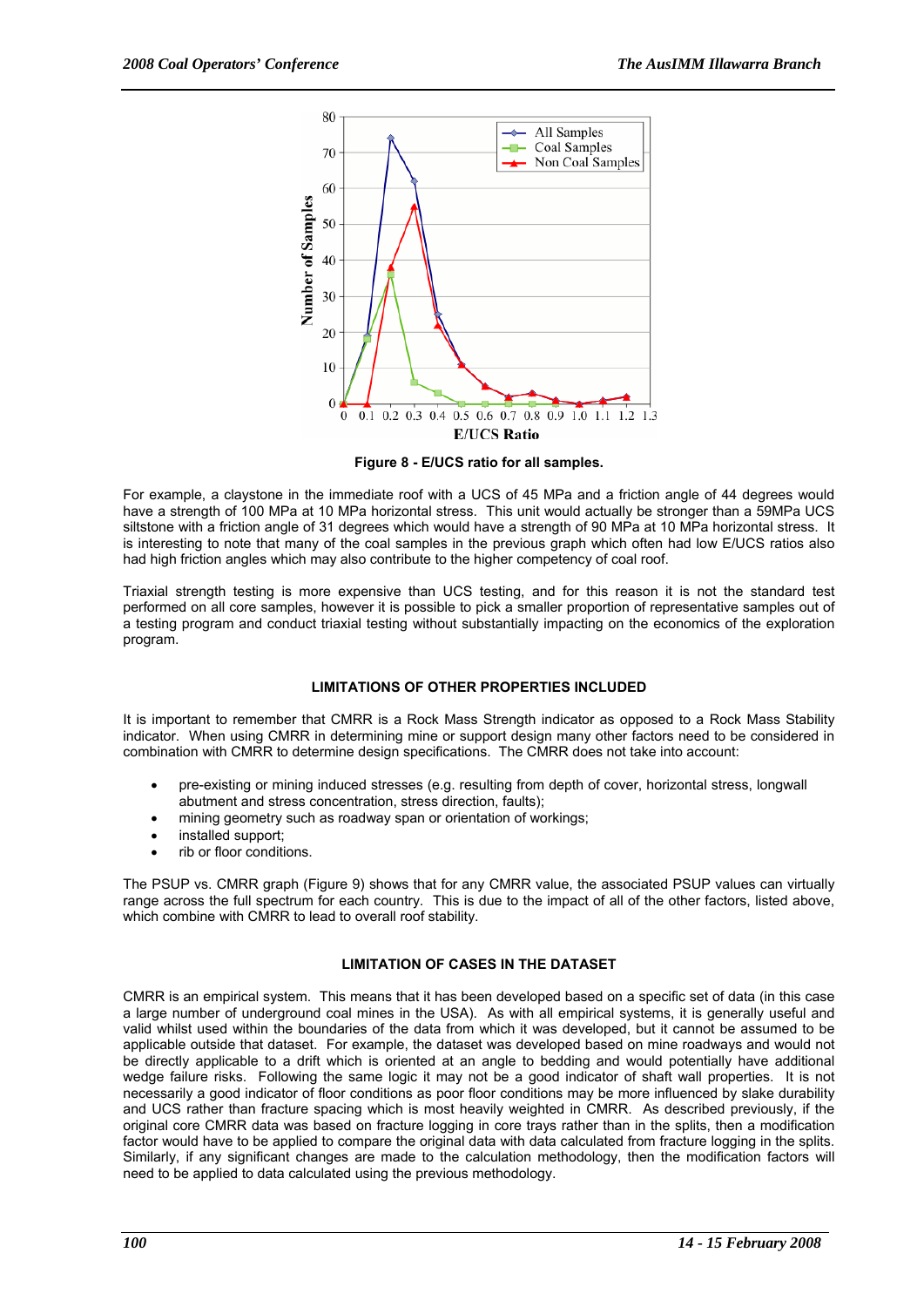

**Figure 9 - PSUP (primary support density) versus CMRR.** 

The limitation of cases in the dataset is particularly relevant when considering the use of CMRR design tools. The PSUP vs. CMRR graph (Figure 9) clearly illustrates that the support densities used in the USA, Australia and South Africa are almost mutually exclusive. Whilst some of the difference can be attributed to lower average depth of cover in the USA and South Africa, and possibly other factors such as lower horizontal stress. However, the roof fall rates in South Africa and the USA were also higher than in Australia and it is likely that the lower support densities are directly related to higher roof fall rates, which are tolerated to different levels as a result of cultural differences.

#### **CMRR AND FAILURE MECHANISMS**

As an empirical system, CMRR is limited by the fact that it does not take into account different failure mechanisms associated with different geotechnical environments.

CMRR is primarily calculated from horizontal discontinuity spacing or bedding plane strength, UCS and moisture sensitivity. Roof lithologies which have failure mechanisms largely driven by horizontal discontinuity spacing (e.g. high angle shear failure of thinly weakly bedded roof) are likely to have low CMRR results. However the failure mechanisms which are driven by other properties (some in combination with horizontal discontinuities) will not necessarily have low CMRR results:

- block failure determined by boulders or sub-vertical joints;
- skin slab failure determined by properties of the first 0.2 m of roof rather than the full bolted horizon;
- overstressing failure determined by *in situ* and mining induced stress, E/UCS, and triaxial strength properties;
- de-stressing failure determined by sub vertical joints or mining induced fractures and mining induced reduction in stress;
- tension failure determined by vertical or sub vertical joints in coal roof, or for bulking failure: the thickness of coal beam, the thickness of roof stone, the bedding plane properties, E/UCS properties, triaxial strength properties, tensile strength properties, and stress field;
- combined structure and stress failure determined by *in situ* and mining induced stress, sub vertical discontinuities, E/UCS and triaxial strength properties.

For example, a 50 MPa massive sandstone roof with occasional weakly bonded boulders or with regular open joints at 5 m spacing, 60 degrees to horizontal and oriented parallel and at right angles to the roadway direction could have a CMRR of 60+ which would incorrectly indicate the potential for extended cuts and a low density support pattern. Alternatively a roof with 30cm of very thinly weakly bedded siltstone with 1.7 m of massive unfractured 80 MPa claystone could have a CMRR of 72 and have significant skin failure problems.

#### **LIMITATIONS OF THE DESIGN TOOLS**

There are various design tools and case histories which are available to use with CMRR: ALTSII (Australian Longwall Tailgate Design), ALPS (NIOSH Longwall Pillar Stability), ARBS (Roof Bolt Selection), extended cut stability, longwall mining through open entries and recovery rooms. The empirical design tools have similar limitations to CMRR. They are limited by: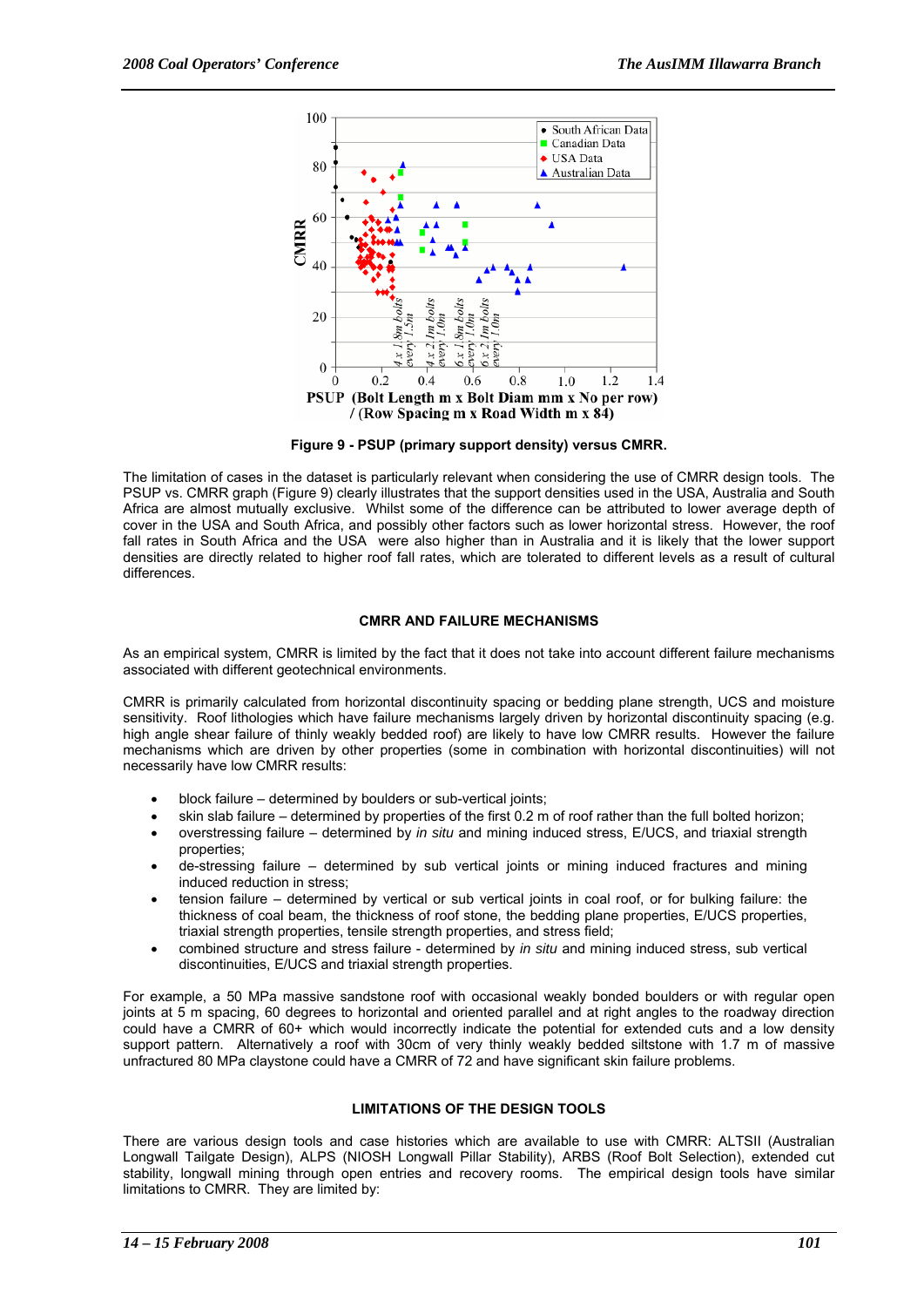- the use of CMRR (its variability and geotechnical factors not included);
- the range of the cases used to build the tool and:
- important factors effecting design which are not included in the design tool.

Some other factors which could potentially result in an unsafe pillar/tailgate design using ALTSII include the presence of very weak floor, the occurrence of faults or other geological anomalies, or the presence of a weak sliding plane such as a clay band which can prevent pillars from developing confinement. In addition to these factors, ALPS does not include consideration of horizontal stress. Problems with design outcomes due to the difference in the cases used are evident when using the same inputs for both programs. For example, ALTSII recommends a larger pillar width varying from 10 m to 25 m wider than the ALPS results for CMRR 45 and DOC 450 m.

ARBS is the "Analysis of Roof Bolts" program developed by NIOSH to provide roof bolt support design parameters based on CMRR, depth of cover and intersection span. It was developed by statistical analysis of a variety of roof bolt systems at 37 mines in the USA with the effectiveness of the systems determined by comparing the number of roof falls per 3000m driveage. ARBS does not include horizontal stress magnitude or the difference in reinforcement performance resulting from the use of point anchored or fully grouted bolts. The data used in the program did not include the effects of longwall loading, only development conditions. The program is based on USA support practices and there is a significant risk that higher roof fall rates than are generally tolerated in Australia, would occur if ARBS designs were applied in Australian mines. This is supported by the recommendation in the ARBS help file that "The field data also indicated that in very weak roof, it may be difficult to eliminate roof falls using typical U.S. roof bolt patterns. When the CMRR was less than 40 at shallow cover, and less than 45-50 at deeper cover, high roof fall rates could be encountered even with relatively high roof bolt densities. Faced with these conditions, special mining plans or routine supplemental support might have to be considered."

The extended cut stability and longwall mining through open entries and recovery rooms analysis are not design tools per se, but rather a compilation of case histories. The extended cut data was all taken from USA mines and represented in the form of a graph showing CMRR versus Depth of Cover with the points on the graph separated into "Always Stable", "Sometimes Stable" and "Never Stable". As described for the previous design tools, there are many other factors which effect extended cut stability and the risks associated with extended cuts than are included in the graph and in the data. The determination of stability was based on interviewing personnel at the specific mines, rather than a quantitative measure. The cultural safety differences between Australia and the USA may also be present in this dataset and it would be inappropriate for a geotechnical engineer to use this empirical database (on its own) to determine that extended cuts could be implemented in an Australian mine.

Oyler's paper on longwall mining through open entries and recovery rooms analyses factors (including CMRR) which effect whether these operations can be conducted without severe weighting or roof falls. It is a compilation of 130 case histories from USA, Australia and South Africa. The method of determining success or failure of the cases was more easily quantified and so more objective than the extended cut data. The potential cultural safety differences are less significant in this dataset because it includes Australian data, however there are still many other factors which would effect the stability of a recovery room which could not be included in the data and so the use of this data should be limited to a broad indication of the possibility for mining into a recovery room and any design should not be developed without additional extensive analysis using other appropriate design methods to confirm it.

#### **CONCLUSIONS**

The Coal Mine Roof Rating is a very valuable tool for geotechnical characterisation and empirical design, however it needs to be used by competent and experienced geotechnical engineers with careful consideration of it limitations.

Risks associated with human error, inexperience and incompetence occur with all characterisation and design methods but are more likely to occur with CMRR because less expertise and experience is needed for its use. These risks can be managed though the implementation of engineering design quality standards.

Variability in the CMRR results can be reduced by ensuring that fracture logging is done in the splits, diametral point load test results are only used where a large number of tests are conducted on each unit and UCS is calculated from lab test data, correlated sonic logging or high density correlated axial point load testing. Variability of up to 10 points is unavoidable due to the observer differences. Therefore CMRR should not be considered to be a precise value but rather a rough indicator of rock mass strength.

CMRR does not adequately de-rate low UCS lithologies and it does not include numerous important properties which are essential components of a thorough geotechnical characterisation. As such, CMRR should not be used in isolation for mine site geotechnical characterisation. It should be used as one component of a broader assessment.